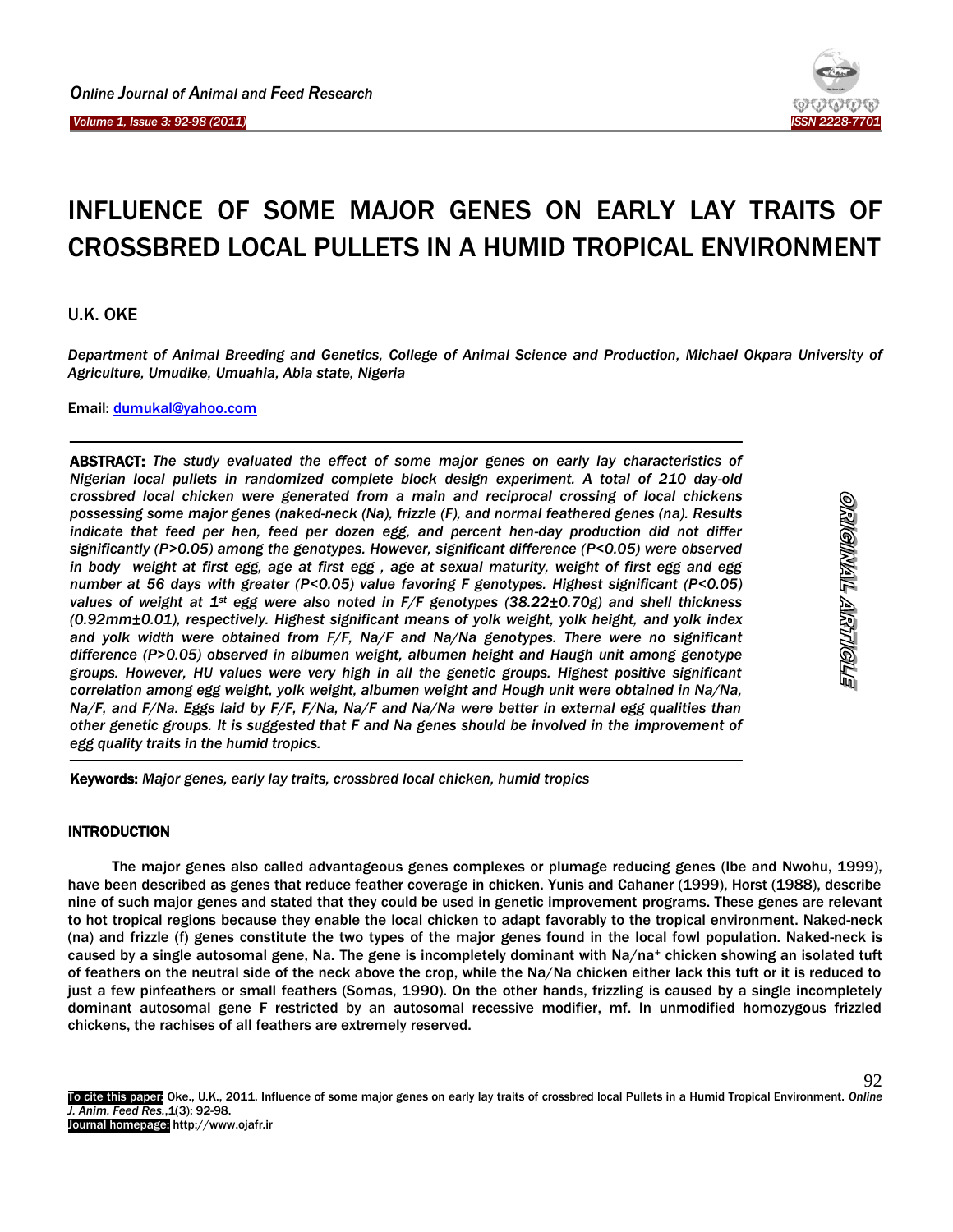The advantages of these genes over their normal feathered counterparts in a hot humid environment are in terms of feed intake, growth rate, and weight gains which have been fully reviewed (Hanzle and Somas, 1983, Merat, 1990, Lout et al., 1992, Cahaner et al., 1993). The quality of eggs, apart from determining their food value, market desirability, or economic value (Singh and Kumar, 1994) is significant in poultry for their influence on the embryo development and successful hatching (Namshin and Ramanov, 2002). It has been reported that external and internal qualities of egg in both hens (Hurnick et al., 1978, Norstron and Ousterhout, 1982) had significant effects on the hatchability of incubated and fertile eggs, weight and development of the laying chickens. Egg quality can be external or internal. The external qualities of an egg are based on the size, shape, shell colour and texture of the eggs.

Genetic and phenotypic heterogeneity have been observed to exist in the domestic chickens. The diversity, which constitutes a valuable genetic resource, informs the reason for incorporating the local chicken into breeding programs aimed at producing an indigenous meat and egg type breed adapted to the tropical environment. Moreover, there is a major global thrust on genetic preservation and biodiversity as reflected in the efforts on development of genome and data banks. Following this strategy the local chicken especially the naked neck and frizzle which are tropically relevant should be preserved from becoming extinct. More importantly, the use of management practices to ameliorate the adverse effects of heat stress on poultry in many cases are not economical and alternative approach of breeding pullet lines with better heat tolerance has been suggested. Genetic improvement of heat tolerance may therefore provide a lowcost that is particularly attractive to developing countries with hot climates like Nigeria. The objective of this study therefore was to determine the effect of major genes on early lay traits of crossbred local chicken and to recommend the genotypes with the best performance for selection for further improvement.

### MATERIALS AND METHODS

The experiment was conducted at the Poultry unit, Teaching and Research farm, Michael Okpara University of Agriculture, Umudike, Umuahia, Abia State, located on latitude 05<sup>o</sup> 21<sup>'</sup> N and longitude 07<sup>o</sup> 33<sup>'</sup> E. It is approximately 122 meters above sea level with maximum and minimum daily temperature of 27-36° C and 20-26°C respectively. The relative humidity is 57-91% and annual rainfall of 2177mm.

## Mating procedure

A base population of 180 local chickens consisting of 10 naked neck males, 50 naked - neck females, 10 frizzle males, 50 frizzle females, 10 common males and 50 common feathered females obtained from the University of Agriculture fowl were used for the study. The birds were randomly selected and moved into deep litter pens and mating was in the ratio of 1:4. The entire mating scheme resulted in 3 homozygous and 2 heterozygous main crosses, each of naked-neck and frizzle, 2 reciprocal crosses between naked-neck and frizzle and one main cross of common feathered birds as shown in Fig 1. The hens after being mated produced fertile eggs which were identified and set in a western type.

Cabinet incubator. Incubation and hatchery condition were 0-23days temperature 37.50 C and relative humidity of 55-60%; 24days to hatching, the temperature was 37.C and relative humidity of 98%. A total of 400 day-old local chicks were produced.

|                                              |                                                                                                                                                                                                                                                                                                                                                          | Table 1 - Mating scheme of the base population for the production of F1 |  |  |  |  |  |  |
|----------------------------------------------|----------------------------------------------------------------------------------------------------------------------------------------------------------------------------------------------------------------------------------------------------------------------------------------------------------------------------------------------------------|-------------------------------------------------------------------------|--|--|--|--|--|--|
| crossbred local chickens                     |                                                                                                                                                                                                                                                                                                                                                          |                                                                         |  |  |  |  |  |  |
| Naked neck male (Na/Na)                      | Naked neck female (Na/Na)<br>$\mathbf{x}$                                                                                                                                                                                                                                                                                                                |                                                                         |  |  |  |  |  |  |
| (Na/Na = Homozygous naked neck cross)        |                                                                                                                                                                                                                                                                                                                                                          |                                                                         |  |  |  |  |  |  |
| Naked neck male (Na/Na)                      |                                                                                                                                                                                                                                                                                                                                                          | Frizzle female (F/F)<br>$\mathbf x$ and $\mathbf x$                     |  |  |  |  |  |  |
| $(Na/F = Naked neck reciprocal cross)$       |                                                                                                                                                                                                                                                                                                                                                          |                                                                         |  |  |  |  |  |  |
| Naked neck male (Na/Na)                      | Normal female (na/na)<br>$\mathbf x$ and $\mathbf x$ and $\mathbf x$ and $\mathbf x$ and $\mathbf x$ and $\mathbf x$ and $\mathbf x$ and $\mathbf x$ and $\mathbf x$ and $\mathbf x$ and $\mathbf x$ and $\mathbf x$ and $\mathbf x$ and $\mathbf x$ and $\mathbf x$ and $\mathbf x$ and $\mathbf x$ and $\mathbf x$ and $\mathbf x$ and $\mathbf x$ and |                                                                         |  |  |  |  |  |  |
| (Na/na = Heterozygous naked neck main cross) |                                                                                                                                                                                                                                                                                                                                                          |                                                                         |  |  |  |  |  |  |
| Frizzle male (F/F)                           | X                                                                                                                                                                                                                                                                                                                                                        | Frizzle female (F/F)                                                    |  |  |  |  |  |  |
| $(F/F =$ Homozygous frizzle main cross)      |                                                                                                                                                                                                                                                                                                                                                          |                                                                         |  |  |  |  |  |  |
| Frizzle male (F/F)                           | X                                                                                                                                                                                                                                                                                                                                                        | Naked neck female (Na/Na)                                               |  |  |  |  |  |  |
| (F/Na = Frizzle reciprocal cross)            |                                                                                                                                                                                                                                                                                                                                                          |                                                                         |  |  |  |  |  |  |
| <b>Frizzle female (FF)</b>                   | X                                                                                                                                                                                                                                                                                                                                                        | Normal male (nana)                                                      |  |  |  |  |  |  |
| (F/na = Heterozygous frizzle main cross)     |                                                                                                                                                                                                                                                                                                                                                          |                                                                         |  |  |  |  |  |  |
| Normal male (nana)                           | $\mathbf{x}$                                                                                                                                                                                                                                                                                                                                             | Normal female (nana)                                                    |  |  |  |  |  |  |
| (na/na Homozygous normal main cross)         |                                                                                                                                                                                                                                                                                                                                                          |                                                                         |  |  |  |  |  |  |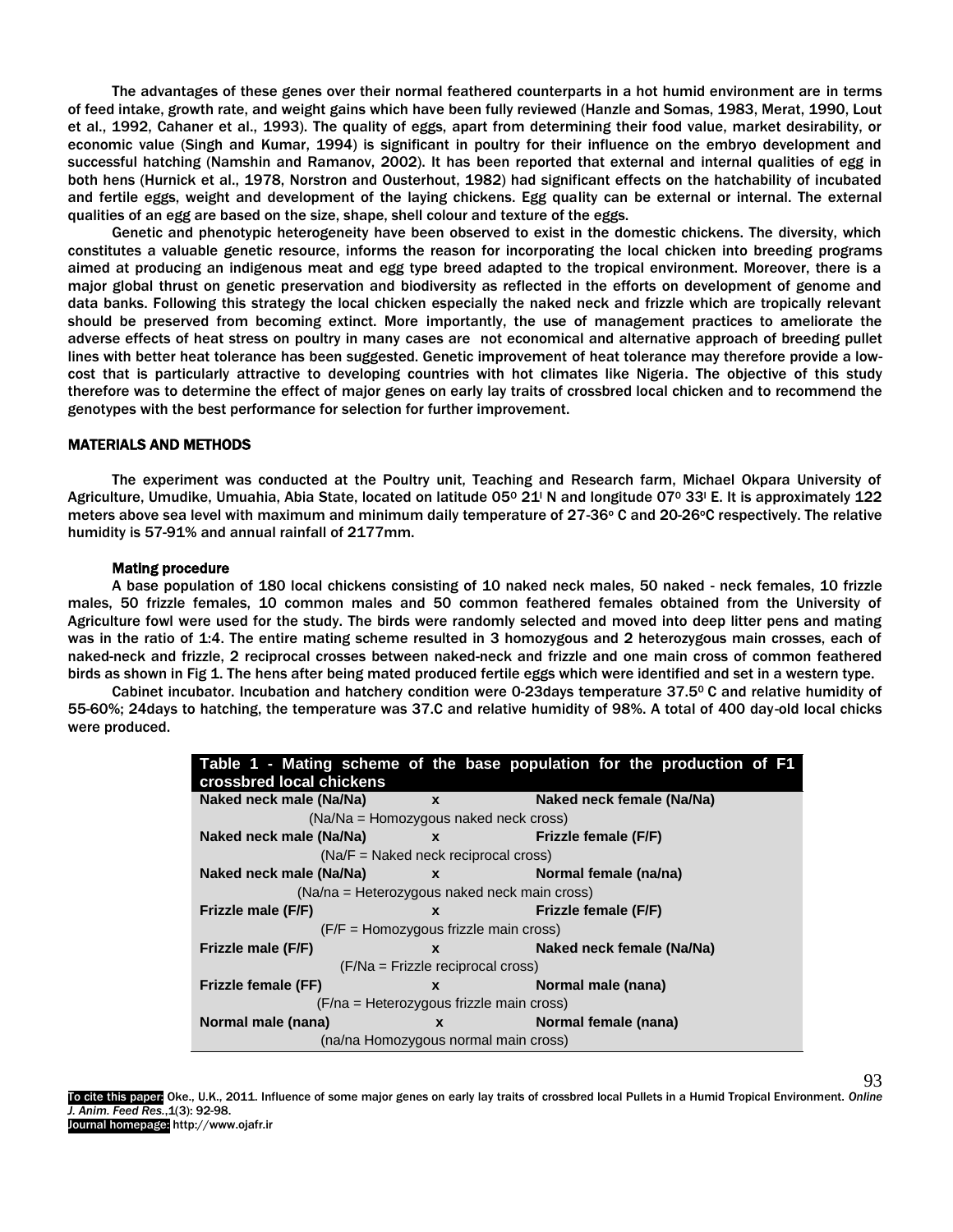#### Management of crossbreed local pullets

The chicks were brooded for the first five weeks of life under continuous illumination. There after they were raised on the deep litter under natural light until 26 weeks of age. At this age 280 pullets were sexed and separated from their male counterparts. Sexing was achieved by placing the fingers at the rear of the animal and applying a gentle upward thrust on the testicles to make it sexually excited. The resultant effect was a simultaneous jerking of the body and stretching of the two shanks if the chicken was a male. Each genetic group were randomly selected and kept in an opensided deep litter pen with 40 birds per genotype group of which 39 birds were selected with 3 replicates of 13 birds per sub group. The pullets were fed growers mash containing 2700Kcal/kg ME and 16% CP. Thereafter, they were fed layers mash containing 2500 Kcal/kg ME and 18.5% CP at 24 weeks. The birds had access to feed and water *ad-libitum.* The experiment lasted for 42 weeks. Age at first egg was determined as the number of days from day of hatch to the day the first chicken of a given genetic group laid the first egg and its weight in grammas. Age at sexual maturity was determined as the age in days when 50% rate of lay was achieved. Feed per dozen egg measured as feed consumed divided by dozen egg laid, percent hen-day production =

Number of egg laid X 100.

Daily egg production records were kept.

The number of hen-day was obtained as the product of the number of days in lay and the number of hens alive (Singh and Kumar (1994)

Egg traits measurements were taken on all eggs lay first two days of each week throughout the laying cycle. Egg index value was derived from the ratio of egg width to mean egg length. Egg length and egg width of individual eggs were each measured thrice and their means used to compute the EI with the aid of scalpel, the egg shell was broken, the egg content were emptied into a Petridis. The albumen and yolk height were measured with the aid of a spherometer. The albumen was separated from the yolk; the yolk was placed in a weighed Petridis. Weighed again and weights of the yolk found by difference. A micrometer screw gauge was used to measure shell thickness in millimeters. The average of the 3 readings at the broad, narrow and mid sections was taken as the shell thickness for each bird in the week. Yolk index value was calculated as the ratio of yolk height (mm) to yolk diameter. Haugh unit was estimated using the equation according to Haugh (1937).

*HU = 100wg (H+ 7.57-1.7W0.37),* 

H = observed albumen height (mm),  $W =$  observed weight of egg (g)

Data collected from the study were subjected to analysis of variance (ANOVA) in a randomized complete block design. SPSS (2004) and Genstat (2007) computer application programmers' were used for the analysis. The model is shown below.

*Yijk = µ + B<sup>i</sup> + G<sup>j</sup> + Eijk*

 $Y_{ikj}$  =  $K^{th}$  observation of the j<sup>th</sup> genetic group in the i<sup>th</sup> hatch

 $\mu$  = population mean

 $B_i$  = Effect of the i<sup>th</sup> hatch,  $I = 1$ — 5

Gj = Effect of the j<sup>th</sup> genetic group,  $j = 1 - 7$ 

 $E_{ijk}$  = Random error, assumed to be independently, identically, normally distributed with zero mean and homogenous variance (iind  $(0, \sigma^2)$ )

Means with significant difference were separated using least significant difference at 0.05 level of probability. Pearson correlation analysis (Snedecor and Cochran, 1989) was carried out to determine the relationships among the various egg quality parameters.

## RESULTS AND DISCUSSION

The physical composition of the egg of crossbred local chickens is shown in Table 2. Mean body weight at first egg of these chickens showed a significant difference (P<0.05) among genetic groups, ranging from 975±15.00g to 1299.00±1.06g for the genotypes respectively. This observation indicates that these birds are light bodied chickens. The importance of body weight in egg production is fully recognized (Yeasmin et al., 2003). Ibe and Nwohu (1999), reported that both F and Na genes which did not improve growth of pullets as in cockerels are needed in selection for egg production in layers since fast growth is usually discouraged in the management of pullets to avoid precocious maturity during laying phase.

The results indicate significant difference (P<0.05) in age at first egg among the genetic groups. The homozygous frizzle gene which had the highest body weight at first egg was mostly delayed to attain age at first egg and age at sexual maturity. This is in agreement with the observation of Nwachuckwu et al. (2006) and Ricklefs (1993), that within the same level of management, genetically heavier birds attain sexual maturity later than light bodied birds. However, the values obtained did not agree with the result of Adedukun and Sonaiya (2001), who reported lower ages at first eggs. The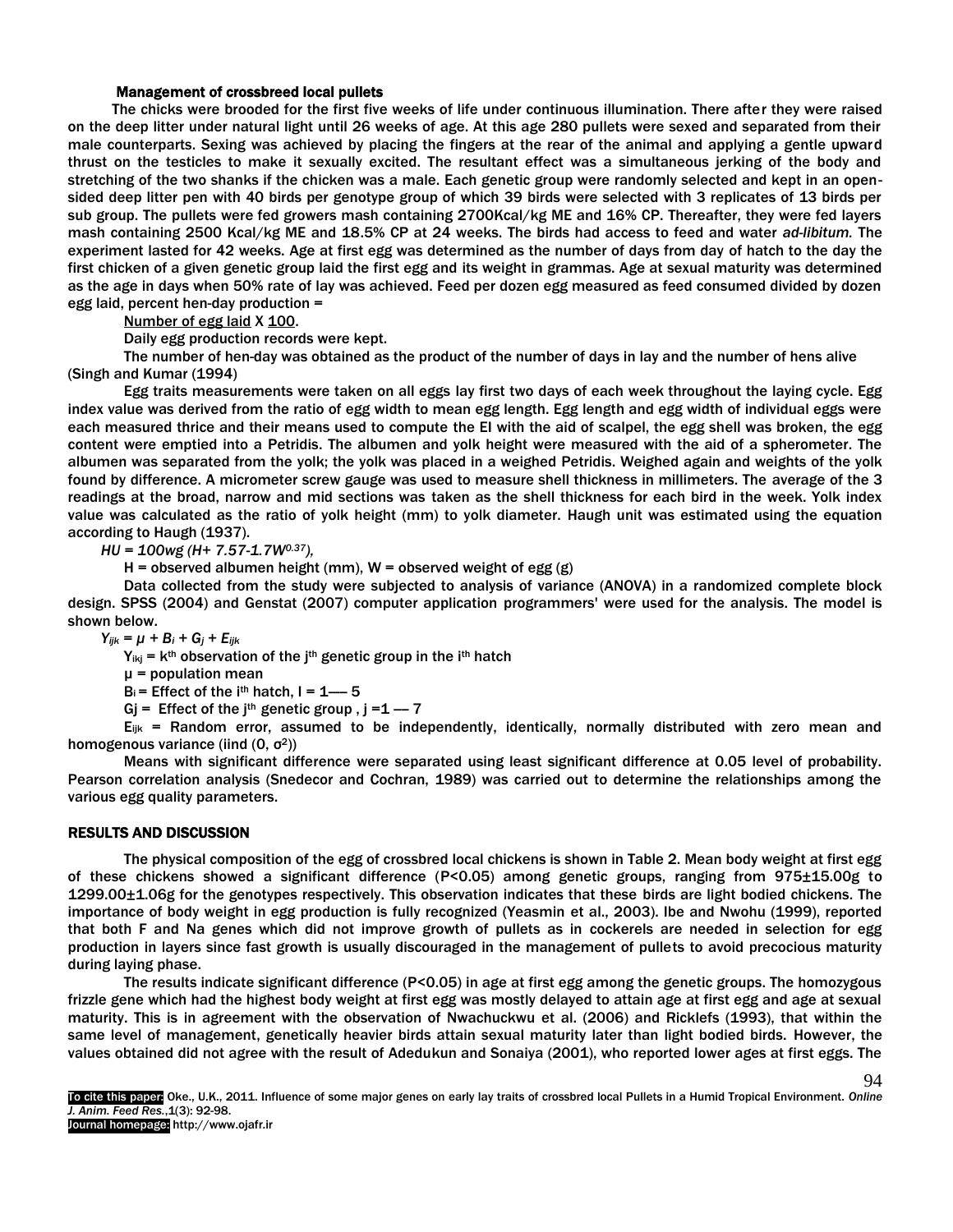naked-neck lines which had earliest age at first egg (177.600±6.60) also attained age at sexual maturity earlier than the frizzle crosses. This result supports the finding of Zeman et al. (2003), who utilized naked-neck males in crossbred and reported that age at sexual maturity was significantly better for the naked neck carrying genotypes.

| Table 2 - Influence of major genes on physical composition of the crossbred local chickens at age 26-52<br>weeks |                               |                   |                  |                   |                    |                     |                   |  |
|------------------------------------------------------------------------------------------------------------------|-------------------------------|-------------------|------------------|-------------------|--------------------|---------------------|-------------------|--|
|                                                                                                                  | <b>Means of genetic group</b> |                   |                  |                   |                    |                     |                   |  |
| <b>Parameter</b>                                                                                                 | Na/Na                         | Na/F              | Na/na            | F/F               | F/Na               | F/na                | na/na             |  |
| <b>WAF</b>                                                                                                       | 1176.b                        | 209.b             | 975 <sup>a</sup> | 1299.ª            | 1209.b             | 1024.c <sup>d</sup> | 1082.c            |  |
|                                                                                                                  | 34.7                          | 51.4              | 15.0             | 5.0               | 9.00               | 10.6                | 32.5              |  |
| <b>AFE</b>                                                                                                       | 177 <sub>a</sub>              | 196.b             | 184.ab           | 211c              | $191$ .ab          | 199.b               | 195.b             |  |
|                                                                                                                  | 6.60                          | 1.36              | 3.93             | 5.37              | 6.12               | 7.00                | 7.35              |  |
| <b>ASM</b>                                                                                                       | 191.00a                       | 196 <sup>b</sup>  | 192 <sup>a</sup> | 212 <sup>b</sup>  | 206 <sup>b</sup>   | 210 <sup>b</sup>    | 194 <sup>a</sup>  |  |
|                                                                                                                  | 0.00                          | 0.00              | 0.00             | 3.60              | 0.00               | 0.00                | 0.00              |  |
| WFE(g)                                                                                                           | 36.8ab                        | 35.7 <sup>b</sup> | 29.8c            | 38.2a             | 36.3ab             | 32.0 <sup>c</sup>   | 34.9 <sup>b</sup> |  |
|                                                                                                                  | 0.90                          | 1.22              | 0.24             | 0.70              | 0.68               | 0.56                | 1.04              |  |
| FPH(g/hen/day)                                                                                                   | 61.8                          | 63.2              | 75.6             | 65.4              | 66.2               | 62.8                | 55.5              |  |
|                                                                                                                  | 1.66                          | 2.40              | 12.24            | 1.51              | 1.43               | 1.47                | 2.46              |  |
| <b>FPDE</b>                                                                                                      | 1.56                          | 2.27              | 2.27             | 2.72              | 2.06               | 3.13                | 3.74              |  |
|                                                                                                                  | 0.25                          | 0.07              | 3.89             | 0.00              | 0.02               | 0.00                | 0.00              |  |
| <b>EN</b>                                                                                                        | 38.0 <sup>a</sup>             | 12.5 <sup>c</sup> | 32.0ab           | 12.6 <sup>c</sup> | 20.6 <sub>bc</sub> | 21.4 <sub>bc</sub>  | 12.9 <sup>c</sup> |  |
|                                                                                                                  | 7.88                          | 7.96              | 5.27             | 6.34              | 7.85               | 4.60                | 5.33              |  |
| HDP $(\%)$                                                                                                       | 68.8                          | 65.3              | 66.0             | 49.6              | 52.9               | 56.5                | 49.08             |  |
|                                                                                                                  | 11.11                         | 6.90              | 9.00             | 6.74              | 4.91               | 9.97                | 12.65             |  |
| <b>Laying mortality</b>                                                                                          | 0.00                          | 0.00              | 0.00             | 0.00              | 0.00               | 0.00                | 0.00              |  |
|                                                                                                                  | 0.00                          | 0.00              | 0.00             | 0.00              | 0.00               | 0.00                | 0.00              |  |

a-cMeans in the same row with different superscripts are significantly different (P<0.05); Standard errors are below the values; WAF = weight of bird at first egg (g); ASM = Age at sexual maturity; FPH = Feed per hen (g/hen/day); EN = egg per hen; ASM = Age at sexual maturity (days); WFE = Weight at first egg (g); FPDE = Feed per dozen egg; HDP = Percentage hen-day production (%).

| Table 3 - Influence of major genes on egg quality of the crossbred local chickens at age 26-32 weeks                                   |                    |                               |                   |                    |                    |                    |                   |  |  |
|----------------------------------------------------------------------------------------------------------------------------------------|--------------------|-------------------------------|-------------------|--------------------|--------------------|--------------------|-------------------|--|--|
|                                                                                                                                        |                    | <b>Means of genetic group</b> |                   |                    |                    |                    |                   |  |  |
| <b>Parameter</b>                                                                                                                       | Na/Na              | Na/F                          | Na/na             | F/F                | F/Na               | F/na               | na/na             |  |  |
| EWT(g)                                                                                                                                 | 39.8 <sup>a</sup>  | 38.7 <sup>a</sup>             | 34.0              | 40.0 <sup>a</sup>  | 36.7 <sup>b</sup>  | 36.6 <sup>b</sup>  | 35.3bc            |  |  |
|                                                                                                                                        | 0.42               | 0.69                          | 0.45              | 0.45               | 0.50               | 0.40               | 0.38              |  |  |
| EL.                                                                                                                                    | 48.2 <sup>b</sup>  | 48.3 <sup>b</sup>             | 46.8c             | 50.3a              | 47.6bc             | 46.6c              | 47.2bc            |  |  |
|                                                                                                                                        | 6.19               | 0.57                          | 0.32              | 0.33               | 0.53               | 0.31               | 0.84              |  |  |
| EW (mm)                                                                                                                                | 41.2 <sup>a</sup>  | 35.8 <sup>b</sup>             | 33.8 <sup>c</sup> | 36.3 <sup>b</sup>  | 33.2 <sup>c</sup>  | 35.4 <sup>b</sup>  | 34.5 <sup>b</sup> |  |  |
|                                                                                                                                        | 0.19               | 0.27                          | 0.27              | 0.20               | 1.18               | 0.24               | 0.26              |  |  |
| EI                                                                                                                                     | $0.73$ bc          | $0.72$ bc                     | $0.72$ bc         | $0.72$ bc          | 0.84a              | 0.76 <sup>b</sup>  | $0.73$ bc         |  |  |
|                                                                                                                                        | 0.01               | 0.00                          | 0.00              | 0.01               | 0.05               | 0.00               | 0.16              |  |  |
| <b>ST</b>                                                                                                                              | 0.86               | 0.88 <sup>b</sup>             | 0.84c             | 0.92a              | 0.87 <sup>b</sup>  | 0.88 <sup>b</sup>  | 0.81c             |  |  |
|                                                                                                                                        | 0.03               | 0.01                          | 0.01              | 0.01               | 0.02               | 0.01               | 0.04              |  |  |
| YWT(g)                                                                                                                                 | 12.7 <sup>a</sup>  | 12.9 <sup>a</sup>             | 11.2              | 13.1a              | 12.6 <sup>a</sup>  | 11.6 <sup>c</sup>  | 12.3 <sup>b</sup> |  |  |
|                                                                                                                                        | 0.24               | 0.24                          | 0.24              | 0.26               | 0.31               | 0.20               | 0.26              |  |  |
| YH (mm)                                                                                                                                | 13.2 <sup>a</sup>  | 12.5 <sup>b</sup>             | 12.9 <sup>b</sup> | 13.0a <sup>b</sup> | 13.2 <sup>a</sup>  | 12.2 <sup>b</sup>  | 12.8 <sup>b</sup> |  |  |
|                                                                                                                                        | 0.23               | 0.23                          | 0.23              | 0.25               | 0.30               | 0.19               | 0.25              |  |  |
| YW (mm)                                                                                                                                | 36.5 <sub>bc</sub> | 37.4a                         | 35.7 <sup>c</sup> | 38.0 <sup>a</sup>  | 37.3 <sub>ab</sub> | 36.1 <sup>bc</sup> | 37.4ab            |  |  |
|                                                                                                                                        | 0.43               | 0.43                          | 0.44              | 0.47               | 0.56               | 0.36               | 0.47              |  |  |
| YI                                                                                                                                     | 0.37a              | 0.34 <sup>b</sup>             | 0.34ab            | 0.34 <sup>b</sup>  | 0.39a              | 0.35a <sub>b</sub> | 0.35ab            |  |  |
|                                                                                                                                        | 0.01               | 0.00                          | 0.00              | 0.01               | 0.01               | 0.01               | 0.01              |  |  |
| AWT (g)                                                                                                                                | 21.0               | 23.5                          | 19.0              | 21.7               | 21.6               | 20.1               | 19.7              |  |  |
|                                                                                                                                        | 2.23               | 2.25                          | 2.28              | 2.47               | 2.95               | 1.89               | 2.46              |  |  |
| AH (mm)                                                                                                                                | 6.25               | 6.46                          | 5.94              | 6.42               | 6.37               | 6.13               | 6.42              |  |  |
|                                                                                                                                        | 0.14               | 0.14                          | 0.15              | 0.16               | 0.19               | 0.12               | 0.16              |  |  |
| HU                                                                                                                                     | 83.7               | 89.0                          | 84.6              | 86.6               | 84.4               | 83.7               | 87.4              |  |  |
|                                                                                                                                        | 1.32               | 1.33                          | 1.35              | 1.46               | 1.74               | 1.12               | 1.45              |  |  |
| a-cMeans in the same row with different superscripts are significantly different (P<0.05); Standard errors are below the values; EWT = |                    |                               |                   |                    |                    |                    |                   |  |  |

Egg weight (g); ST = Shell thickness (mm); YW = Yolk width (mm); AH = Albumen height (mm); EL = Egg length (mm); YWT + Yolk weight (g); YI = Yolk index. HU = Haugh unit. EW = Egg width (mm); YH = Yolk height (mm); AWT = Albumen weight; (mm). EI = Egg index.

To cite this paper: Oke., U.K., 2011. Influence of some major genes on early lay traits of crossbred local Pullets in a Humid Tropical Environment. *Online J. Anim. Feed Res.*,1(3): 92-98. Journal homepage: http://www.ojafr.ir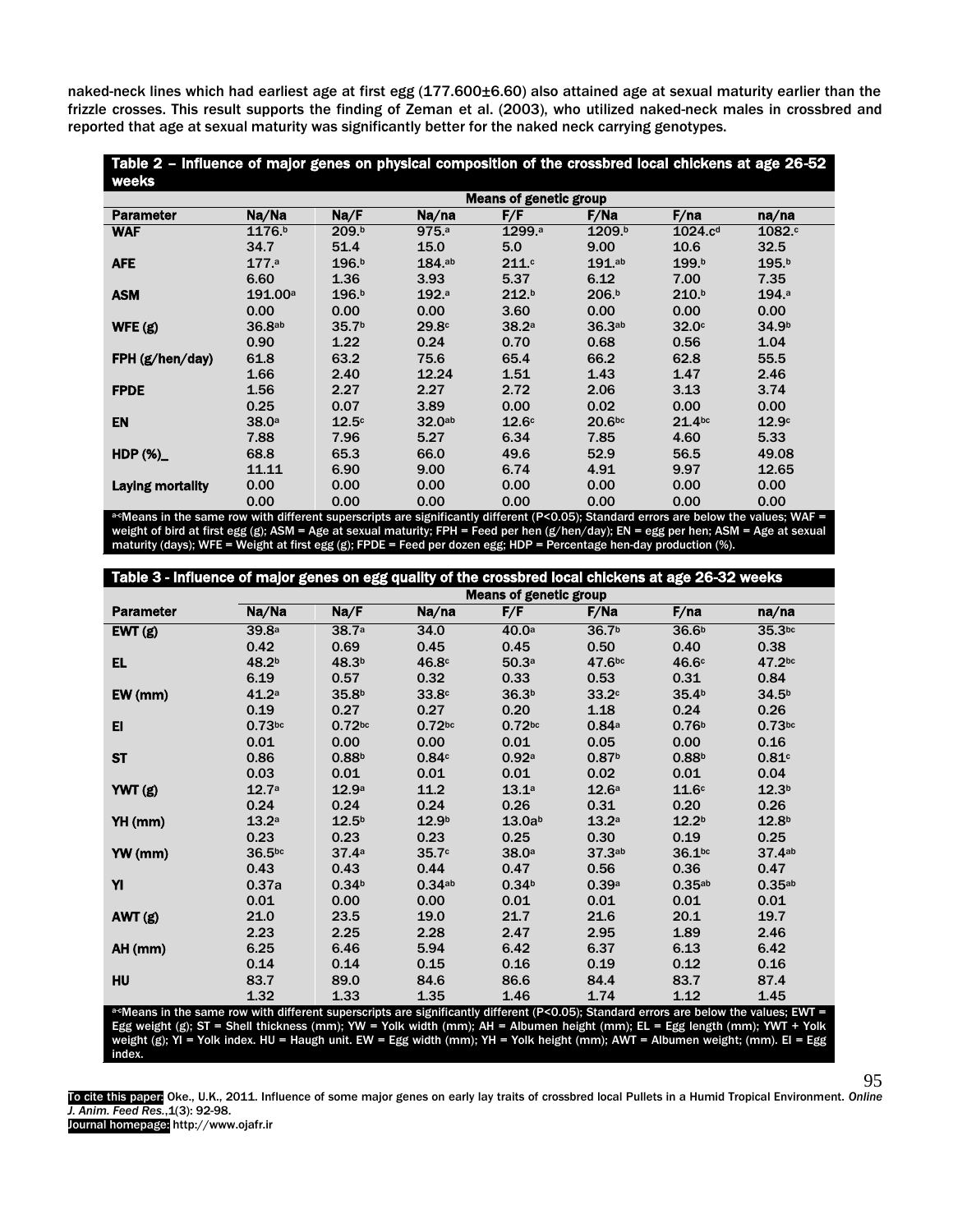There was a significant difference (P<0.05) in weight of the first egg among the genetic groups. These weights 29.30±0.24 - 38.22±0.07 fall within the range of values previously reported.

Studies by Nwosu and Omeje (1985), Akinokun (1990), Adedokun and Sonaya (2001). It was observed that the homozygous naked-neck genetic groups which had heavier weights at first egg also laid heaviest eggs. This result support the work of Ayorinde and Oke (1995) that bigger birds normally laid larger eggs than those with smaller body weights.

There were no significant differences (P>0.05) in feed per hen, feed per dozen egg, and hen day production. The laying mortality which was zero indicates that these hens were capable of withstanding laying stress and as such given good management can be selected for hardiness in a stressed environment. The result of egg number from 26-52 week of age shows a significant difference (P<0.05) in favour of the naked neck. This observation is in line with previous findings of Merat (1990) that naked neck genes causes increase in egg number. From the foregoing, it can be said that weight at first egg is an important trait in selection process and the value obtained for body weight at first egg, weight of first egg, age at sexual maturity and egg number tend to present the naked neck lines as potential egg laying chickens, while frizzle lines as potential meat-type birds.

The means of the egg quality parameters of the crossbred local chickens are shown in Table 3 significant differences (P<0/05) were observed in egg weight, egg length, yolk weight, yolk width, yolk index, shell thickness and yolk height but no significant difference (P>0.05) in albumen weight, albumen height and haugh unit in all the genetic groups respectively.

| Table 4 - Correlation among egg quality parameters of crossbred local chickens at week 32   |                                                                                                                                         |            |            |            |           |    |  |
|---------------------------------------------------------------------------------------------|-----------------------------------------------------------------------------------------------------------------------------------------|------------|------------|------------|-----------|----|--|
| <b>Genetic Group</b>                                                                        | <b>Parameter</b>                                                                                                                        | <b>EWT</b> | <b>YWT</b> | <b>AWT</b> | <b>AH</b> | HU |  |
| Na/Na                                                                                       | <b>EWT</b>                                                                                                                              |            |            |            |           |    |  |
|                                                                                             | <b>YWT</b>                                                                                                                              | 0.31       |            |            |           |    |  |
|                                                                                             | <b>AWT</b>                                                                                                                              | 0.16       | $-0.86**$  |            |           |    |  |
|                                                                                             | <b>AH</b>                                                                                                                               | 0.18       | $-0.55$    | $0.74**$   |           |    |  |
|                                                                                             | HU                                                                                                                                      | 0.08       | $-0.56*$   | $0.70**$   | $0.99**$  |    |  |
| Na/F                                                                                        | <b>EWT</b>                                                                                                                              |            |            |            |           |    |  |
|                                                                                             | <b>YWT</b>                                                                                                                              | $0.92**$   |            |            |           |    |  |
|                                                                                             | <b>AWT</b>                                                                                                                              | 0.84       | $0.85**$   |            |           |    |  |
|                                                                                             | <b>AH</b>                                                                                                                               | 0.29       | 0.23       | 0.49       |           |    |  |
|                                                                                             | HU                                                                                                                                      | $-0.43$    | $-0.44$    | $-0.14$    | $0.74**$  |    |  |
| Na/na                                                                                       | <b>EWT</b>                                                                                                                              |            |            |            |           |    |  |
|                                                                                             | <b>YWT</b>                                                                                                                              | 0.77       |            |            |           |    |  |
|                                                                                             | <b>AWT</b>                                                                                                                              | 0.78       | 0.40       |            |           |    |  |
|                                                                                             | <b>AH</b>                                                                                                                               | 0.92       | 0.46       | 0.89       |           |    |  |
|                                                                                             | HU                                                                                                                                      | 0.89       | 0.39       | 0.88       | $0.99**$  |    |  |
| F/F                                                                                         | <b>EWT</b>                                                                                                                              |            |            |            |           |    |  |
|                                                                                             | <b>YWT</b>                                                                                                                              | $-0.28$    |            |            |           |    |  |
|                                                                                             | <b>AWT</b>                                                                                                                              | $0.74*$    | $-0.44$    |            |           |    |  |
|                                                                                             | <b>AH</b>                                                                                                                               | $-0.08$    | 0.11       | 0.15       |           |    |  |
|                                                                                             | <b>HU</b>                                                                                                                               | $-0.22$    | 0.07       | 0.02       | $0.97**$  |    |  |
| F/Na                                                                                        | <b>EWT</b>                                                                                                                              |            |            |            |           |    |  |
|                                                                                             | <b>YWT</b>                                                                                                                              | 0.44       |            |            |           |    |  |
|                                                                                             | <b>AWT</b>                                                                                                                              | 0.05       | 0.16       |            |           |    |  |
|                                                                                             | <b>AH</b>                                                                                                                               | 0.07       | 0.61       | 0.09       |           |    |  |
|                                                                                             | HU                                                                                                                                      | $-0.22$    | 0.60       | 0.9        | $0.99**$  |    |  |
| F/na                                                                                        | <b>EWT</b>                                                                                                                              |            |            |            |           |    |  |
|                                                                                             | <b>YWT</b>                                                                                                                              | $0.76**$   |            |            |           |    |  |
|                                                                                             | <b>AWT</b>                                                                                                                              | $0.75**$   | 0.39       |            |           |    |  |
|                                                                                             | <b>AH</b>                                                                                                                               | $0.73**$   | $0.56*$    | $0.71**$   |           |    |  |
|                                                                                             | HU                                                                                                                                      | 0.004      | $-0.16$    | $-0.06$    | $-0.003$  |    |  |
| na/na                                                                                       | <b>EWT</b>                                                                                                                              |            |            |            |           |    |  |
|                                                                                             | <b>YWT</b>                                                                                                                              | 0.45       |            |            |           |    |  |
|                                                                                             | <b>AWT</b>                                                                                                                              | 0.26       | 0.14       |            |           |    |  |
|                                                                                             | <b>AH</b>                                                                                                                               | $-0.33$    | $-0.80*$   | $-0.08$    |           |    |  |
|                                                                                             | HU                                                                                                                                      | 0.40       | $-0.82*$   | 0.04       | $0.99**$  |    |  |
|                                                                                             | ** Correlation is significant at the 0.01 level (2-tailed); *Correlation is significant at the 0.05 level (2-tailed); EWT = Egg weight; |            |            |            |           |    |  |
| YWT + Yolk weight (g); AWT = Albumen weight (mm); AH = Albumen height (mm); HU = Haugh unit |                                                                                                                                         |            |            |            |           |    |  |

To cite this paper: Oke., U.K., 2011. Influence of some major genes on early lay traits of crossbred local Pullets in a Humid Tropical Environment. *Online J. Anim. Feed Res.*,1(3): 92-98. Journal homepage: http://www.ojafr.ir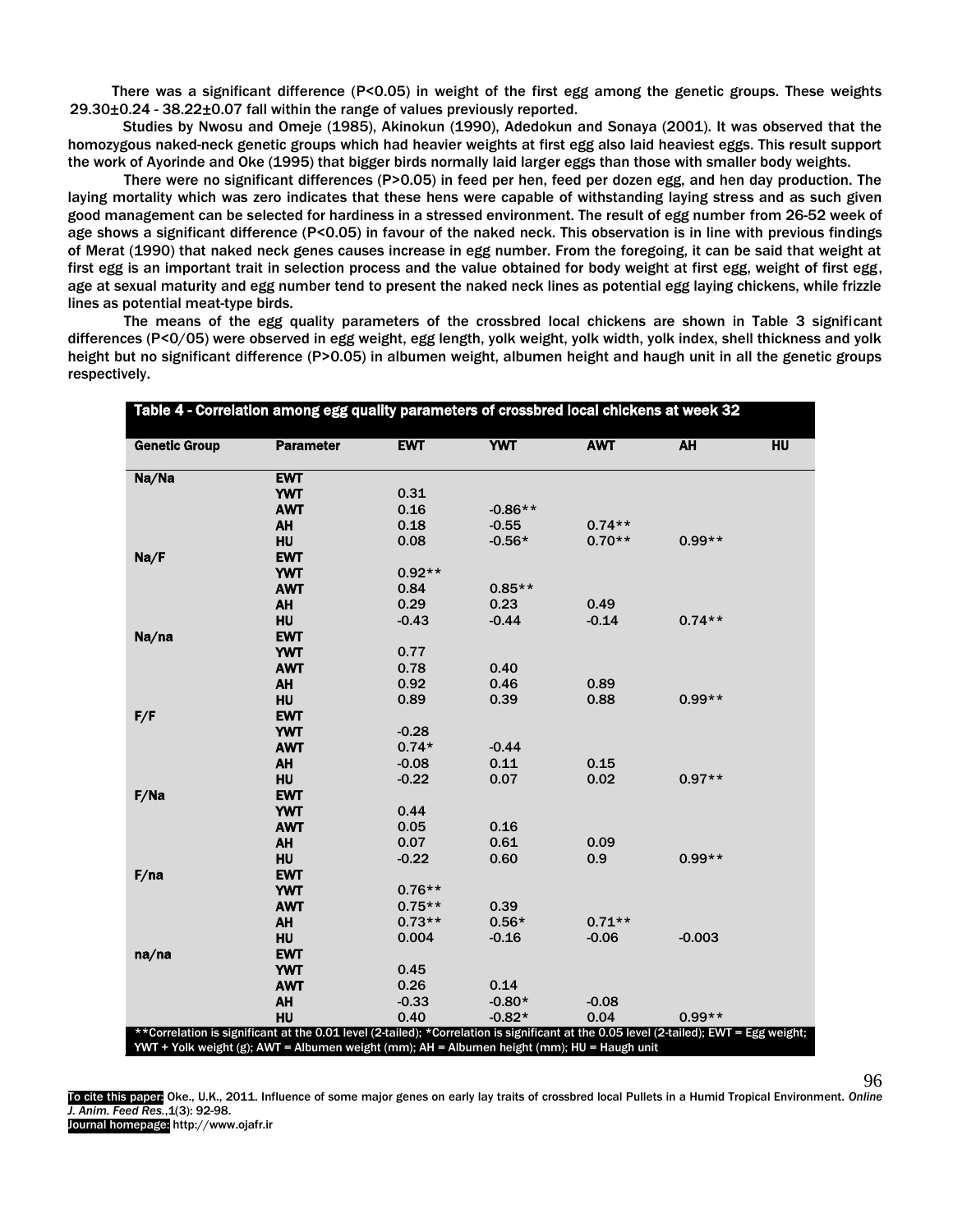Except for egg index, the values obtained in this study were lower than what Peters et al. (2007) reported for exotic pullets but fall within the range reported by Adedokun and Sonaiya (2001). This indicated that these progeny were indigenous chicken origin. Egg weight, egg index determine egg resistance to cracking and are considered very important traits when eggs are packed in container (Peters et al., 2007, Kul and Seker, 2004). The acceptable value for egg index and haugh unit are reported to be 0.75 (Smith, 1990) and at least 40% (Ayorinde et al., 1999). These results showed that the eggs of the local chickens were good quality in terms of resistance to cracking, market desirability and the quality of chicks to be produced from them.

The result of correlation among some of the egg quality traits of the crossbred local chicken is shown in Table 4. In Na/Na genetic group, correlation among egg weight, yolk weight ( $r = 0.31$ ), Albumen weight ( $r = 0.16$ ), albumen height ( $r = 0.16$ ) = 0.18), haugh unit (0.08) were all positive and non-significant (P>0.05). In Na/f, F/F, F/Na, genetic groups, egg weight and haugh unit were all negatively correlated (P>0.05). However, haugh unit and albumen height in these groups were highest and positively significantly (P<0.05) correlated among groups. The positive correlation observed among egg weight, yolk weight, albumen weight, and haugh unit in these genetic groups are in agreement with earlier report of Jaya Laxim et al. (2002). This implies that improvement in egg weight could lead to corresponding improvement in other egg quality traits.

#### **CONCLUSSION**

Egg lay by F/F, F/Na, Na/F and Na/Na were better in egg quality traits than other groups. These genetic groups also gave highest positive correlations of egg quality traits. The values of HU of the eggs of the crossbred local chicken were very high above 40% baseline below which the quality of an egg should be ranked poor. It is suggested that F and Na genes should be involved in the improvement of egg quality traits. For rapid improvement in the egg production characteristics of the indigenous chickens, selection within the existing population of the local chicken and crossbreeding with exotic breeds should be considered promising.

#### REFERENCES

- Adedokun SA and Sonaiya EB (2010). Comparison of the performance of Nigerian indigenous chicken from three agro-ecological zones. *Livestock Research for Rural Development*. Article no: 13.
- Ayorinde KL and Oke UK (1995).The influence of juvenile body weight and two feeding regimes during the growing phase on growth and early lay characteristics of pullets. Nigerian Journal of Animal Production, 22: 101- 107.
- Cahaner A and Leenstra F (1992). Effect of high ambient temperature on growth and efficiency of male and female broilers from lines selected for high weight gain, favorable feed conversion and high or low fat content. Poultry science, 71: 1237-1250.
- Genstat (2007). Genstat discovery edition 3. Genstat Release 7.2.DE PC/window.
- Hanzle CJ and Somes JRRG (1983). The effect of the naked neck gene Na, on growth and carcass composition of broilers of different strains. Poultry science, 77: 1646-1653.
- Haugh RR (1937). The haugh unit for measuring egg quality. U. S egg. Poultry Magazine, 43: 552-555.
- Horst P (1988). Nature of fowl as reservoir for genome and major genes with direct and indirect effect on adaptability and their potential for tropical oriented breeding plans. Archive Geflugende, 11: 63-69.
- Hurnik GG, Renhart BS and Hurnik JF (1978). Relationship between albumen quality and hatchability in fresh and stored hatching eggs. Poultry science, 57: 854-857.
- Ibe, SN and Nwohu UF (1999). Influence of naked neck and frizzle genes on early growth of chickens in tropical environment. Proc. 26<sup>th</sup> NSAP Ann. Conf. 21-25 March, Ilorin. J. K. Joseph et al. (eds) pp 296-298.
- Jaya L., Prasad P, Sree VLK and Eswara RC (2002). Correlation among various egg quality traits in white leghorns. Indian Veterinary Journal, 79: 810-813.
- Lou MN, Quoi OK and Smith WK (1992). Effect of naked neck gene and feather growing gene on broiler in two temperatures. In: Proc of 19<sup>th</sup> World's Poultry Congress Vol. 2 Amsterdam, the Netherlands.
- Merat P (1990). Potential usefulness of Na (naked neck) gene in poultry production. World Poultry Science Journal, 42: 24-145.
- Nordstrom JO and Ousterhout LE (1982). Estimating shell weight and shell thickness from egg specific gravity and weight. Poultry Science, 2: 1999-1995.